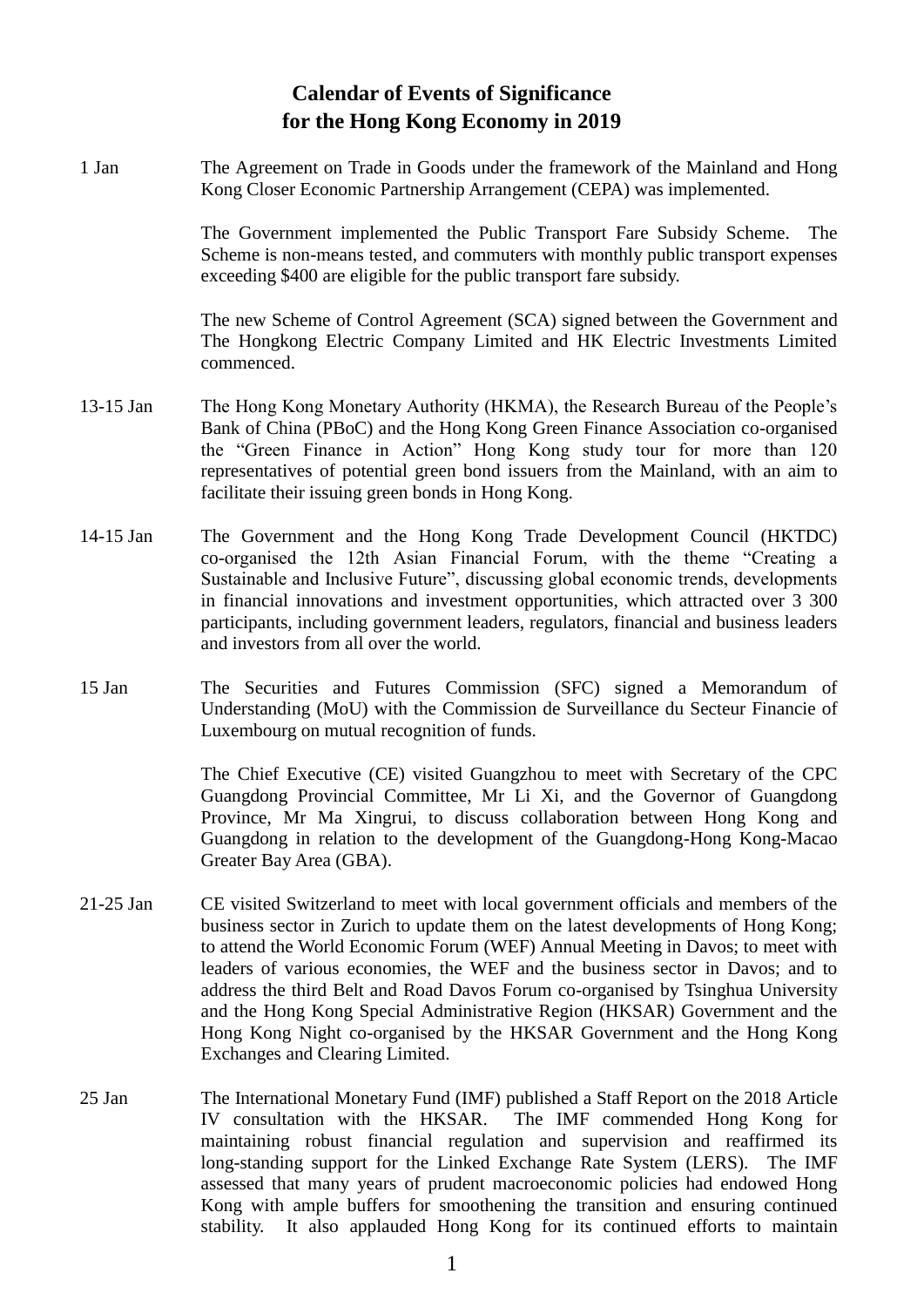competitiveness and expand its role as a leading financial centre.

The Heritage Foundation rated Hong Kong as the world's freest economy for the 25th consecutive year.

- 1 Feb The Companies (Amendment) (No. 2) Ordinance 2018 commenced operation. The amendments included expanding the scope for simplified reporting as well as streamlining and clarifying provisions to facilitate compliance.
- 13 Feb The PBoC issued in Hong Kong a total of RMB20 billion RMB Bills with tenors of three months and one year.

The Free Trade Agreement (FTA) between Hong Kong and Georgia came into force. This had been the first FTA between Hong Kong and a country in the Caucasus.

- 14 Feb The Airport Authority Hong Kong (AAHK) priced an offering of US\$500 million 3.45% bonds due 2029 under the AAHK's Medium Term Note Programme. The proceeds from the Bonds would be used to fund capital expenditure of the AAHK including the Three-Runway System Project and for general corporate purposes. The Bonds were over-subscribed by more than 7 times, with over US\$3.6 billion in orders from professional and institutional investors in Hong Kong, Asia and Europe.
- 18 Feb The Central Government promulgated the Outline Development Plan for the GBA, which sets out the directions guiding the development of the GBA. The opportunities for Hong Kong brought about by the development of the GBA involve two aspects. First, it can help identify new areas of growth for Hong Kong and foster the diversified development of its economy and industries. Second, it can expand the space for living and development of Hong Kong residents.
- 20 Feb The Chief Executive Officer of the Insurance Authority (IA) was elected by the International Association of Insurance Supervisors' (IAIS) Asian members to serve on its Executive Committee, which is responsible for providing strategic directions to and managing the affairs of the IAIS. A total of seven seats of the Executive Committee were allocated to Asia, with other members being China, India, Japan, Korea, Malaysia and Singapore.

The Government announced its full acceptance of the recommendations of the Task Force on Land Supply on land supply strategy and eight land supply options worthy of priority studies and implementation.

- 25 Feb The Commerce and Economic Development Bureau (CEDB) and the State-owned Assets Supervision and Administration Commission of the State Council (SASAC) jointly held the "Belt and Road: Hong Kong – IN" Sharing Session on Risk Management. Around 220 participants comprising representatives from state-owned enterprises, Hong Kong enterprises, chambers as well as professional services sector had in-depth exchanges and discussions on the topic, and exploring how our financing and professional services could play a role on risk management under the Belt and Road Initiative.
- 27 Feb The Financial Secretary (FS) delivered the 2019-20 Budget. The Budget was prepared along the direction of "supporting enterprises, safeguarding jobs, stabilising the economy, strengthening livelihoods". A package of one-off relief measures worth \$42.9 billion as well as other spending initiatives were announced in the Budget.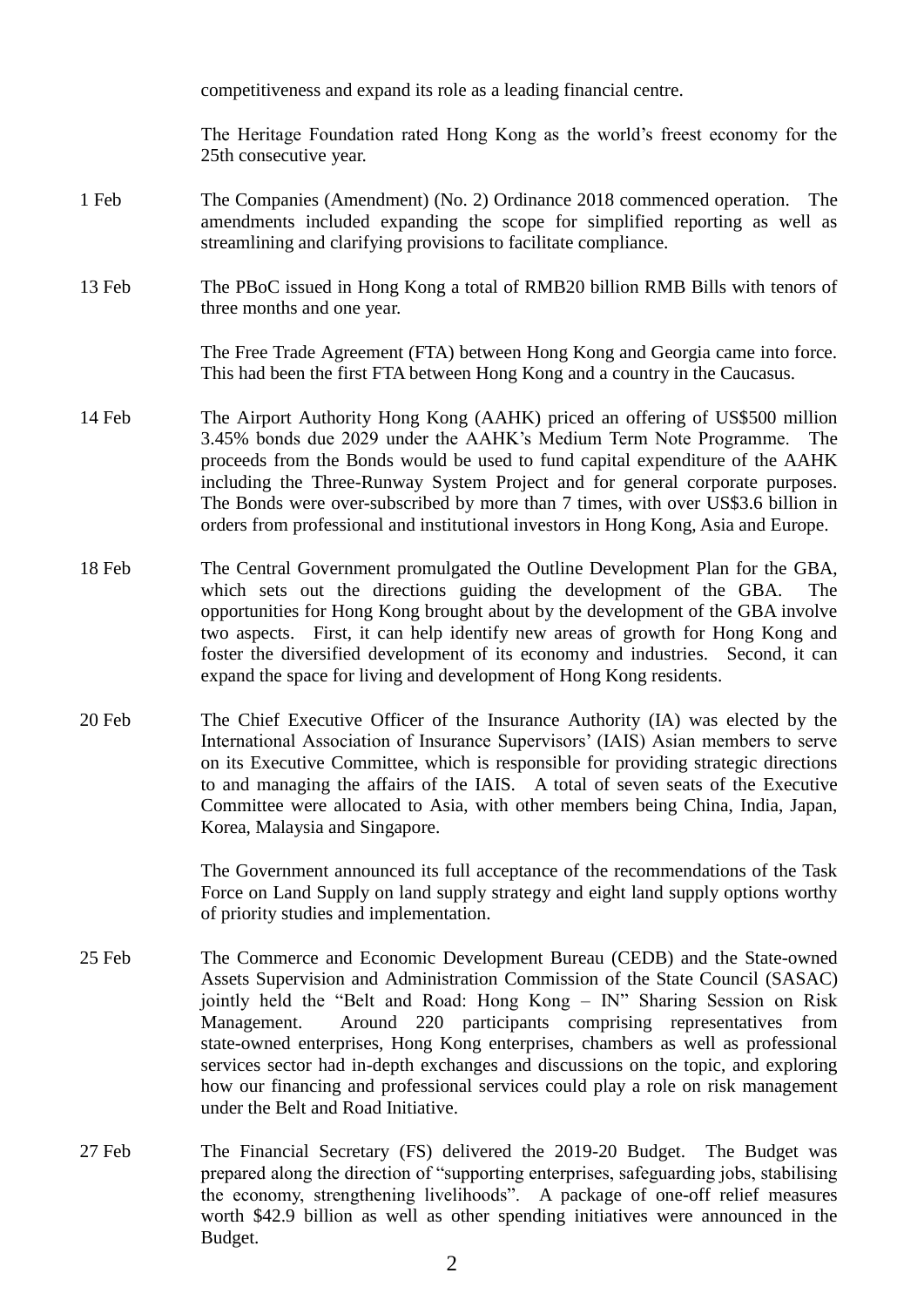The 2018 Economic Background and 2019 Prospects was published along with the 2019-20 Budget. Hong Kong's real Gross Domestic Product (GDP) growth in 2019 was forecast to be 2-3%. The headline and underlying inflation rates were both forecast to be 2.5%.

- 27-28 Feb CE visited Bangkok, Thailand to officiate at the opening ceremony of the Hong Kong Economic and Trade Office in Bangkok, the third Economic and Trade Office established by the HKSAR Government in the Association of Southeast Asian Nations (ASEAN) region; to meet with senior government officials of Thailand; and to attend a business seminar as well as the opening ceremony of cultural collaboration activities between Hong Kong and Thailand.
- 28 Feb The Government announced the 2019-20 Land Sale Programme (LSP). There were 15 residential sites (capable of providing about 8 850 flats) and 8 commercial/hotel sites in the LSP for 2019-20.
- 1-7 Mar CE visited Beijing to attend the second plenary meeting of the Leading Group for the Development of the GBA (Leading Group). After the meeting, CE announced that the Central Government would introduce eight policy measures that could facilitate Hong Kong residents to develop, work and reside in the Mainland cities of the GBA, as well as strengthen the convenient flow of people and goods within the GBA. She also attended the signing ceremony for the donation by Ng Teng Fong Charitable Foundation to the Palace Museum, and the opening ceremony of the second session of the 13th National People's Congress; to call on various central ministries and other organisations.
- 4 Mar The Hong Kong Housing Authority (HA) endorsed converting two public rental housing (PRH) developments in Chai Wan and Tsing Yi to Green Form Subsidised Home Ownership Scheme (GSH) projects, involving a total of about 3 700 flats.
- 12 Mar Hong Kong International Airport (HKIA) was recognised by the International Air Transport Association (IATA) as a Partner Airport of IATA's Center of Excellence for Perishable Logistics, the first airport community in the world to receive the certification. The certification recognised HKIA's capability in the transportation and handling of perishable cargo in a stringent temperature-controlled process at globally assured standards.
- 22-23 Mar CE visited Conghua, Guangzhou to attend the Exhibition Raceday at the Hong Kong Jockey Club Conghua Racecourse.
- 24-25 Mar CE visited Beijing to attend the 20th China Development Forum.
- 26 Mar The HKMA Infrastructure Financing Facilitation Office (IFFO) and the IA co-organised a seminar on the strategic roles of insurance and guarantee in project risk management. The seminar demonstrated Hong Kong's advantages as a comprehensive infrastructure financing and risk management centre.

Hong Kong and Australia signed a FTA and an Investment Agreement. The agreements would provide Hong Kong traders and investors with legal certainty and more favourable access to the Australian market, whilst creating more business opportunities and enhancing trade and investment flows between the two places.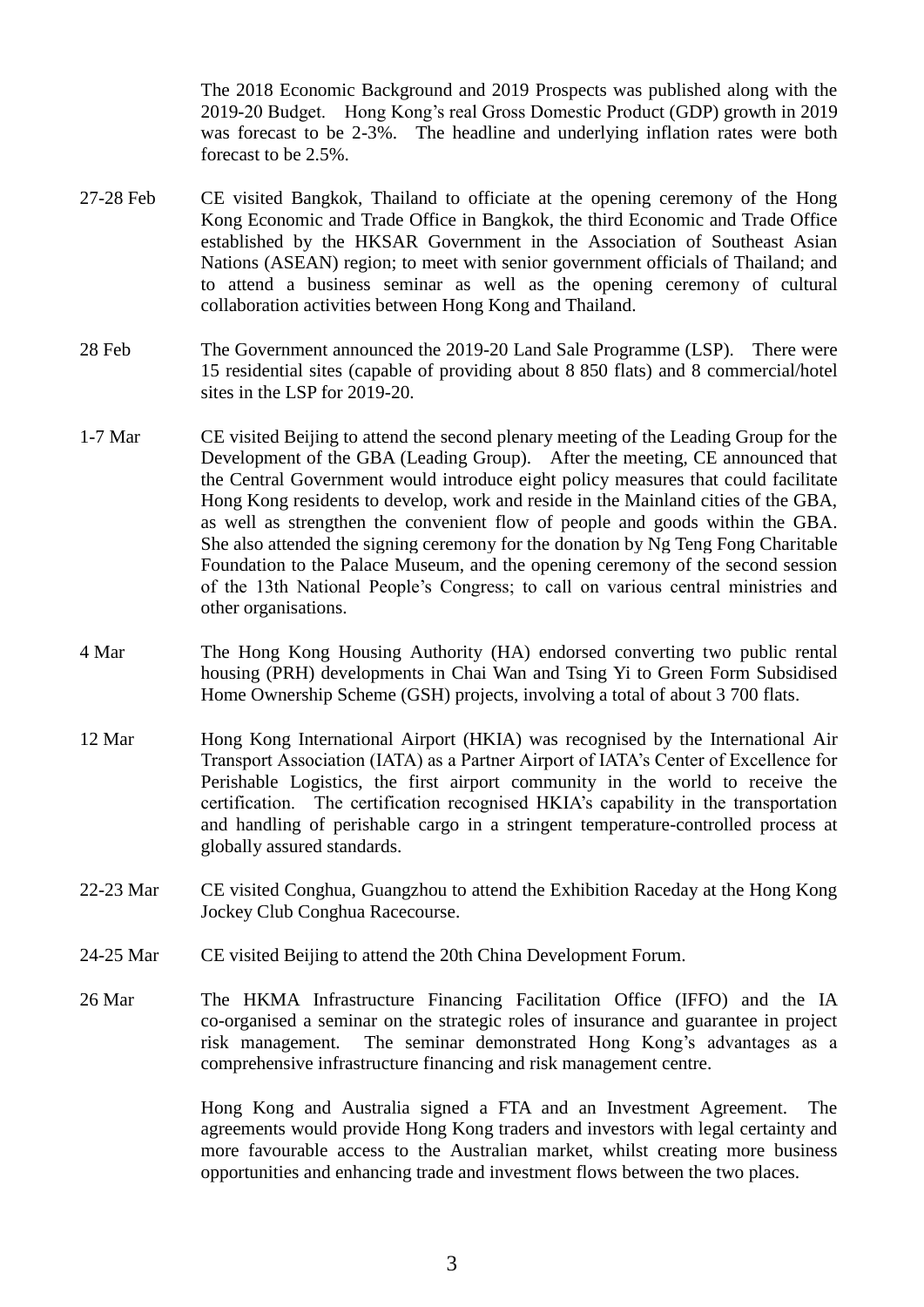- 27-29 Mar CE visited Hainan to attend the Boao Forum for Asia Annual Conference 2019 and met with other senior officials attending the Conference.
- 1 Apr Smart Government Innovation Lab was set up to provide a collaboration platform for government departments to leverage on the information technology solutions from the industry to formulate innovative measures for enhancing public services.

The Inland Revenue and Mandatory Provident Fund Schemes (MPF) Legislation (Tax Deductions for Annuity Premiums and MPF Voluntary Contributions) (Amendment) Ordinance 2019 (the Ordinance) came into operation. The Ordinance has given effect to the relevant tax deductions announced in the 2018-19 Budget Speech to encourage the working population to take out deferred annuity or make MPF voluntary contributions.

- 2 Apr The Chief Secretary (CS) for Administration and the Mayor of the Shenzhen Municipal Government co-chaired the 13th Hong Kong/Shenzhen Co-operation Meeting. In the meeting, both sides reviewed the achievements made since the last meeting and set out the directions for co-operation in the coming year. Both sides would steadfastly take forward initiatives that are pertaining to Hong Kong and Shenzhen co-operation as set out in the Outline Development Plan for the GBA and see through their effective implementation.
- 3 Apr The HKIA hosted the 2019 Airports Council International (ACI) Asia-Pacific/ World Annual General Assembly Conference & Exhibition, attended by more than 800 airport and aviation industry leaders, experts and professionals as well as over 60 exhibitors from around the world. CE hosted a welcome dinner for the ACI Joint World Governing Board and Regional Board at the Government House.
- 4 Apr The Hong Kong ICT Awards 2019 Awards Presentation Ceremony was held to give recognition and encouragement to outstanding information and communications technology products and solutions developed by local innovators.
- 7-9 Apr CE visited Tokyo, Japan to attend the Symposium on the GBA jointly organised by the governments of Guangdong, Hong Kong and Macao; to meet with senior government officials of Japan, leaders of the business sector as well as organisations and institutions in relation to innovation and technology  $(I\&T)$ ; and to visit I&T, elderly care and medical facilities.
- 7-13 Apr FS visited Seattle and San Francisco, the United States (US), to strengthen ties between Hong Kong and the US in innovation and technology.
- 10-14 Apr In the 47th International Exhibition of Inventions of Geneva, the Hong Kong delegation won the top Grand Prix once again, as well as 57 Gold Medals, 51 Silver Medals, nine Bronze Medals and eight special awards, demonstrating Hong Kong's strong capability and achievements in research and development.
- 12 Apr The HKMA signed a MoU with the International Finance Corporation (IFC), a member of the World Bank Group, to co-organise IFC's Sixth Annual Climate Business Forum, which would be held in Hong Kong in early 2020.
- 15-16 Apr The Internet Economy Summit 2019 with the theme "Digital Economy Redefines our Future" was held to discuss how business create value and catalyse new economic growth through digital transformation.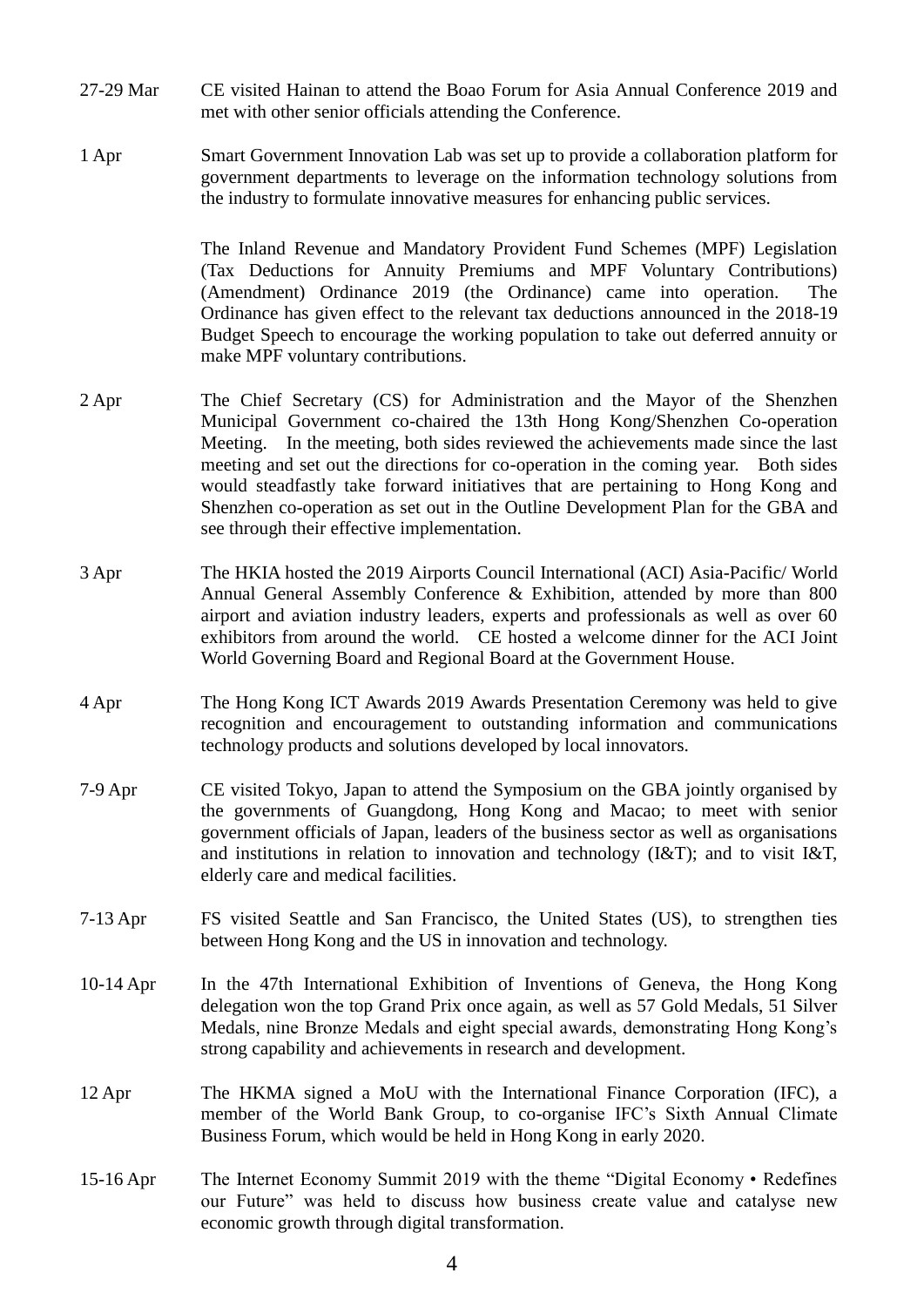| 24 Apr    | The Government launched the "Mainland-Hong Kong Joint Funding Scheme" under<br>the Innovation and Technology Fund to further enhance research and development<br>(R&D) collaboration between Hong Kong and the Mainland by supporting applied<br>R&D projects jointly conducted by both sides.                                                                                                                                                                                                                                                                                          |
|-----------|-----------------------------------------------------------------------------------------------------------------------------------------------------------------------------------------------------------------------------------------------------------------------------------------------------------------------------------------------------------------------------------------------------------------------------------------------------------------------------------------------------------------------------------------------------------------------------------------|
|           | Stage 1 of the Science Park Expansion Programme was completed.                                                                                                                                                                                                                                                                                                                                                                                                                                                                                                                          |
| 24-29 Apr | CE visited Beijing to attend the second Belt and Road Forum for International<br>Co-operation, to call on the All-China Women's Federation, and to attend the 2019<br>Beijing International Horticultural Exhibition.                                                                                                                                                                                                                                                                                                                                                                   |
| 25 Apr    | The Communications Authority administratively assigned a total of 1 200 MHz of<br>spectrum in the 26 GHz and 28 GHz bands to three mobile network operators as per<br>their application for the provision of the fifth generation (5G) mobile services.                                                                                                                                                                                                                                                                                                                                 |
| 1 May     | The Statutory Minimum Wage rate was increased by 8.7% from \$34.5 to \$37.5 per<br>hour.                                                                                                                                                                                                                                                                                                                                                                                                                                                                                                |
| 2 May     | The Government released the advance estimates on GDP for the first quarter of 2019.<br>According to the advance estimates, Hong Kong's real GDP growth eased to 0.5% in<br>the first quarter of 2019 on a year-on-year basis, weighed down by the weaker<br>performance of the global economy and various external headwinds.                                                                                                                                                                                                                                                           |
| 3 May     | Funding application for the first phase works and the compensation for land<br>resumption of the Kwu Tung North/Fanling North New Development Area<br>(KTN/FLN NDA) was approved by the Finance Committee of the Legislative<br>Council. The KTN/FLN NDA, upon full development, would provide a total of<br>about 71 800 housing units. The first phase development would provide about<br>21 000 housing units, of which 18 000 are public housing units. Population intake<br>of the first batches of private and public housing is expected in 2023-24 and 2026-27<br>respectively. |
| 7 May     | The HKMA unveiled three sets of measures to support and promote Hong Kong's<br>green finance development, including promoting green and sustainable banking,<br>supporting responsible investment, and establishing a Centre for Green Finance<br>(CGF) under the IFFO.                                                                                                                                                                                                                                                                                                                 |
| 8 May     | The European Commission published its 21st annual report on Hong Kong, which<br>continued to affirm the co-operation between the European Union (EU) and Hong<br>Kong in areas including trade, investment, and dialogue on issues of mutual interest,<br>while recognising as well Hong Kong's strategic importance as a trading and<br>investment partner for the EU.                                                                                                                                                                                                                 |
| 9 May     | The HKMA granted eight virtual banking licences during March to May, bringing<br>the number of licensed banks in Hong Kong to 160. The launch of virtual banks in<br>Hong Kong, which is a key component of the HKMA's Smart Banking Initiatives,<br>aimed to facilitate financial innovation, enhanced customer experience and financial<br>inclusion.                                                                                                                                                                                                                                 |
| 10 May    | The food waste pre-treatment facility at Tai Po Sewage Treatment Works adopting<br>the "food waste/sewage sludge anaerobic co-digestion" technology started to receive<br>and treat food waste. This is the first plant in Hong Kong adopting the new<br>anaerobic co-digestion technology to convert food waste into biogas for energy                                                                                                                                                                                                                                                 |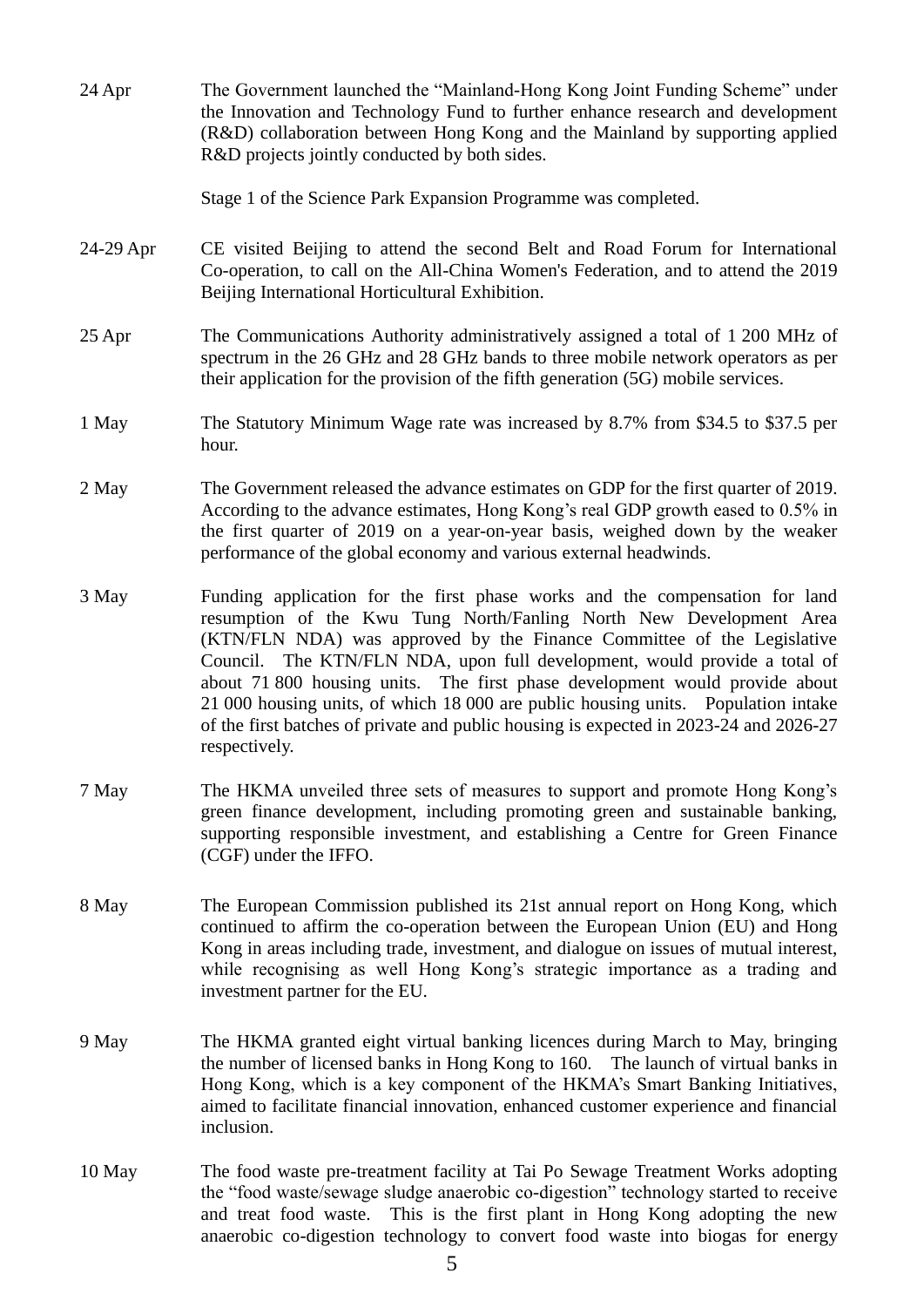production.

- 12 May The HKMA and the Bank of Thailand entered into a MoU to foster collaboration between the two regulatory authorities in promoting financial innovation.
- 15 May The PBoC issued in Hong Kong a total of RMB20 billion RMB Bills with tenors of three months and one year.

The SFC and the Dutch Authority for the Financial Markets entered into a MoU on mutual recognition of funds.

- 16 May The coverage of the Single E-Lock Scheme was extended to all nine Mainland municipalities of the GBA, thereby implementing the policy initiative promulgated by the Central Government on 1 March 2019 to take forward the development of the GBA. The Scheme is jointly operated by the customs authorities of Hong Kong and the Mainland to enhance cross-boundary cargo flow and expedite cargo clearance by providing facilitation for inter-modal cargoes to and from the Mainland and transshipped in Hong Kong by registered logistics operators.
- 16-19 May CE visited Guangzhou to attend the 21st Plenary of the Hong Kong/Guangdong Co-operation Joint Conference. At the meeting, both sides reached consensus on a range of areas of co-operation, and signed the 2019 Work Plan of the Framework Agreement on Hong Kong/Guangdong Co-operation. She also attended the opening ceremony of the first GBA media summit, and visited Foshan, Zhaoqing and Jiangmen to meet with respective leaders.
- 17 May The Government released the revised GDP figures for the first quarter of 2019. The Hong Kong economy expanded modestly by 0.6% over a year earlier. Exports were adversely affected by the weaker performance of the global economy and various external headwinds. Domestic demand also lacked momentum, reflecting cautious local economic sentiment amid a challenging external environment.

In the May review of economic forecasts, the forecast real GDP growth for Hong Kong was maintained at 2-3% for 2019 as a whole. The forecast rates of underlying and headline consumer price inflation for 2019 as a whole were both maintained at 2.5%.

- 22 May The Government announced the successful offering of its inaugural green bond (Green Bond) under the Government Green Bond Programme. The Green Bond, with an issuance size of US\$1 billion and a tenor of 5 years, set an important new benchmark for potential issuers in Hong Kong and the region.
- 29 May Hong Kong continued to rank second globally in the International Institute for Management Development's World Competitiveness Yearbook 2019.
- 30 May The HA launched Sale of Home Ownership Scheme (HOS) Flats 2019 (HOS 2019) and White Form Secondary Market Scheme 2019. For HOS 2019, about 4 900 subsidised sale flats (SSFs) in Kwun Tak Court in Ho Man Tin, Hoi Tak Court in Cheung Sha Wan, Sheung Man Court in Kwai Chung, Yung Ming Court in Tseung Kwan O, Kam Fai Court in Ma On Shan and Yuk Wo Court in Sha Tin were put up for pre-sale.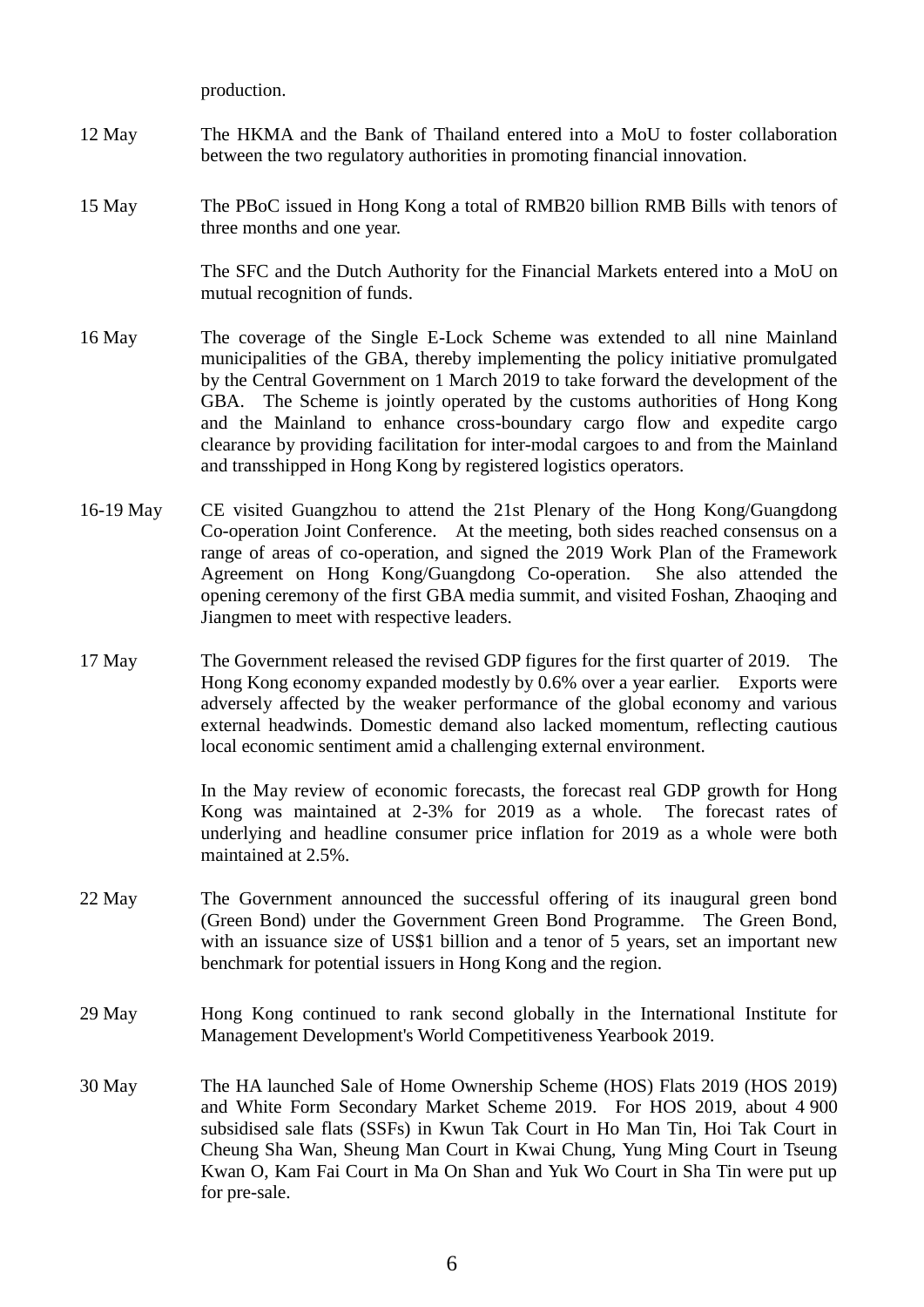- 5-9 Jun FS visited St. Petersburg, Russia, to attend the St. Petersburg International Economic Forum and participated in a discussion session.
- 9-18 Jun The CEDB and the Ministry of Commerce of the People's Republic of China jointly organised for the first time a business and professional mission comprising over 60 delegates from Hong Kong and Mainland enterprises and professional services sector for 'going global' en bloc to visit Spain, Serbia, and United Arab Emirates, with a view to exploring the Belt and Road opportunities therein.
- 11 Jun The FTA between Hong Kong and ASEAN entered into force for Hong Kong, Laos, Myanmar, Singapore, Thailand and Vietnam.
- 16 Jun Hong Kong and the United Arab Emirates signed an Investment Promotion and Protection Agreement (IPPA). The agreement would enhance the confidence of investors, expand investment flows and further strengthen the economic and trade ties between the two places.
- 17 Jun The Ministry of Finance (MoF) announced the issuance of RMB sovereign bonds totalling RMB5 billion, with tenors of two and five years, in Hong Kong.

The Investment Agreement between Hong Kong and ASEAN entered into force for Hong Kong, Laos, Myanmar, the Philippines, Singapore, Thailand and Vietnam.

HKIA received its fourth "Best Global Airport" accolade at the Asian Freight, Logistics & Supply Chain Awards held by Asia Cargo News.

- 20 Jun The MoF issued in Hong Kong of a total of RMB4.5 billion RMB Sovereign Bonds of the Central People's Government with tenors of two and five years.
- 21 Jun The HA endorsed the implementation of a trial for a new initiative whereby under-occupation households whose family members are all aged 70 or above are given an option to enjoy full rent exemption upon their transfer to PRH units of suitable sizes.
- 25 Jun The Food and Health Bureau launched the \$500 million Chinese Medicine Development Fund to enhance the overall standard of the industry, including nurturing talent for the Chinese medicine industry and the Chinese medicine hospital, promoting Chinese medicine-related studies and scientific research, and providing assistance to local Chinese medicine traders for improving the quality and standards of production and registration of proprietary Chinese medicines in accordance with statutory requirements. It is also intended to enhance public knowledge and understanding of Chinese medicine.
- 26 Jun The Hong Kong Academy of Finance (AoF), set up with full collaboration among the HKMA, the SFC, the IA and the Mandatory Provident Fund Schemes Authority (MPFA), was formally established and the first Fellowship Conferment of the Academy was held. The mission of the AoF is to serve as a centre of excellence for developing financial leadership, and a repository of knowledge in monetary and financial research, including applied research.

The PBoC issued in Hong Kong a total of RMB30 billion RMB Bills with tenors of one and six months.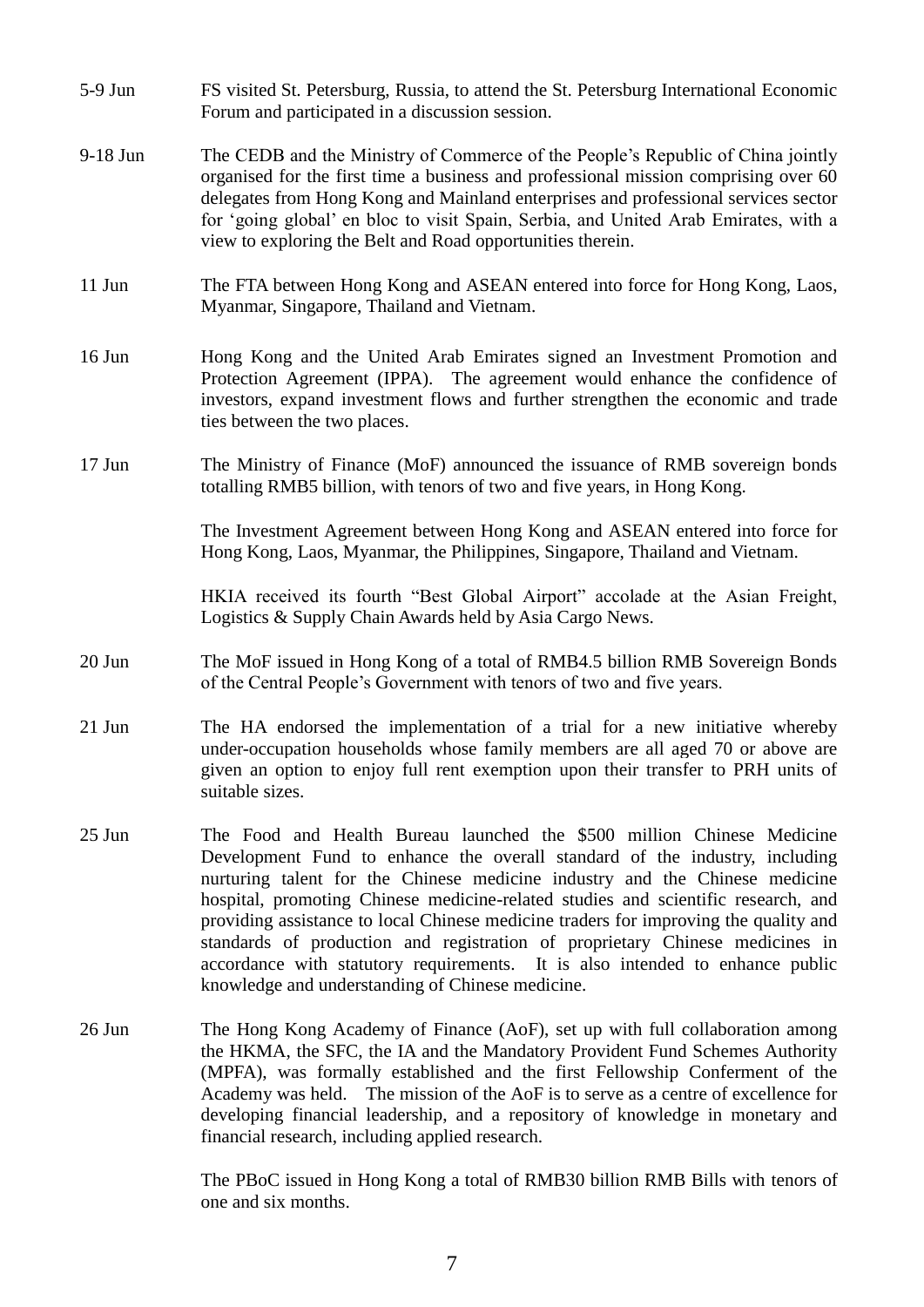|             | Hong Kong and Cambodia signed an agreement for the avoidance of double taxation<br>and the prevention of fiscal evasion with respect to taxes on income.                                                                                                                                                                                                                                                                                 |
|-------------|------------------------------------------------------------------------------------------------------------------------------------------------------------------------------------------------------------------------------------------------------------------------------------------------------------------------------------------------------------------------------------------------------------------------------------------|
| 27-29 Jun   | FS visited Osaka, Japan, to attend the Group of Twenty Leaders' Summit as part of<br>the delegation of the People's Republic of China.                                                                                                                                                                                                                                                                                                   |
| 28 Jun      | The Banking (Liquidity) (Amendment) Rules 2019 were gazetted to bring the<br>regulatory regime in Hong Kong up to date and in line with international standards.                                                                                                                                                                                                                                                                         |
| 3 Jul       | The MoF, the China Securities Regulatory Commission and the SFC entered into a<br>MoU on access to audit working papers for Hong Kong-listed Mainland companies.                                                                                                                                                                                                                                                                         |
|             | HKIA took home the ninth "Top Asian Airport Efficiency Excellence" honour from<br>Air Transport Research Society.                                                                                                                                                                                                                                                                                                                        |
| 5 Jul       | The HKMA and Autorité de Contrôle Prudentiel et de Résolution signed a MoU to<br>enhance collaboration between the two authorities in supporting fintech innovation.                                                                                                                                                                                                                                                                     |
| 9 Jul       | Invest Hong Kong and the Qatar Financial Centre Authority of the Qatar Financial<br>Centre of the State of Qatar signed a MoU pledging mutual co-operation on<br>investment promotion.                                                                                                                                                                                                                                                   |
| 9-10 Jul    | The HKMA and the SASAC co-organised the second 'Connecting Belt & Road,<br>Capturing Opportunities Together' High-level Roundtable to discuss how Central<br>State-owned Enterprises can leverage on Hong Kong's advantages to facilitate their<br>overseas investment and business expansion.                                                                                                                                           |
| $11-15$ Jul | FS visited Luxembourg to attend the Annual Meeting of the Asian Infrastructure<br>Investment Bank.                                                                                                                                                                                                                                                                                                                                       |
| $14$ Jul    | The Investment Agreement between Hong Kong and Chile entered into force.<br>The<br>agreement gives additional assurance to investors, facilitates investment flows<br>between Hong Kong and Chile, and complements the existing FTA between Hong<br>Kong and Chile in strengthening the economic and trade ties between the two places.                                                                                                  |
| $16$ Jul    | The dedicated e-sports venue in Cyberport was officially opened for the industry to<br>organise e-sports competitions, events and training.                                                                                                                                                                                                                                                                                              |
| 18-20 Jul   | FS visited Beijing to sign the Fifth Protocol to the Arrangement between the<br>Mainland and the HKSAR for the Avoidance of Double Taxation and the Prevention<br>of Fiscal Evasion with respect to Taxes on Income which provides tax relief to<br>qualified Hong Kong and Mainland teachers and researchers working on the other<br>side, and helps promote training, exchanges of talents and co-operation between the<br>two places. |
| $19$ Jul    | The IA and the HKMA entered into a new MoU to strengthen co-operation and<br>The MoU sets out, among other things, the<br>ensure regulatory consistency.<br>arrangements on supervision, complaint handling and enforcement in relation to<br>insurance-related activities carried on by authorized institutions supervised by the<br>HKMA.                                                                                              |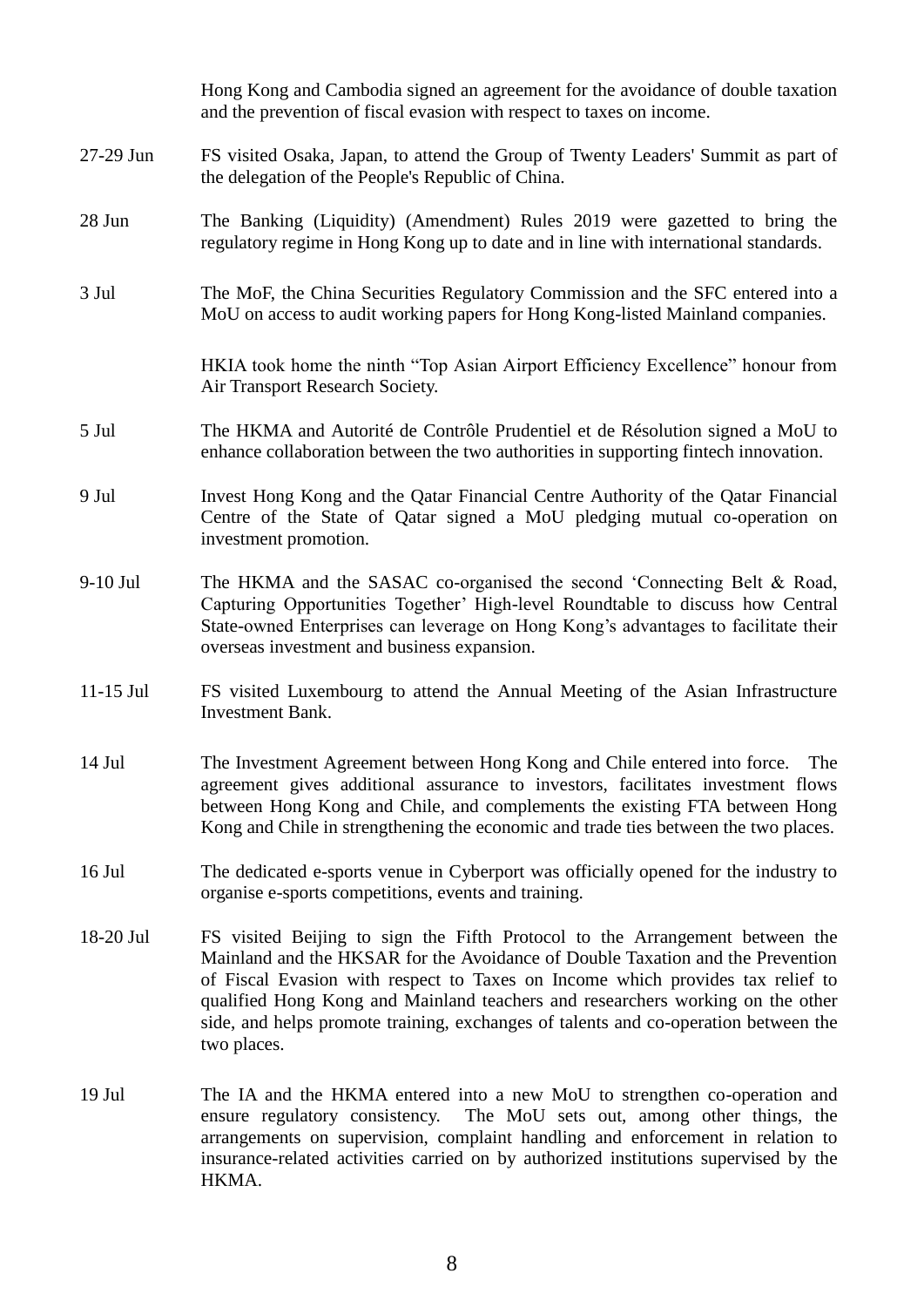The second Belt and Road Joint Conference was convened by the Government with relevant Mainland authorities in Beijing to look at and follow up co-operation efforts in taking forward the Belt and Road Initiative.

22 Jul The Development Bureau (DEVB) established the Centre of Excellence for Major Project Leaders to equip public officers with more innovative minds and contemporary leadership skills for better delivery of public works projects, and engaged the UK Oxford Saïd Business School to deliver the Major Projects Leadership Programme for the coming three years to further enhance the project performance of the public works projects.

> The China Banking and Insurance Regulatory Commission announced the extension of the preferential treatment to Hong Kong under the "China Risk Oriented Solvency System", allowing lower capital requirements for Mainland insurers who cede businesses to qualified Hong Kong professional reinsurers.

- 25 Jul The Government announced the subscription and allocation results of the fourth tranche of Silver Bond issued under the Government Bond Programme. The Silver Bond targets Hong Kong residents aged 65 or above. About 56 600 valid applications were received for a total of \$7.9 billion in principal amount of bonds. The final issue amount was \$3 billion with a tenor of three years.
- 29 Jul The HA decided to join the Hong Kong Housing Society's enhanced Letting Scheme for Subsidised Sale Developments with Premium Unpaid on a trial basis, so as to allow eligible owners of HA's SSFs to let their flats with premium unpaid to eligible PRH applicants as well.
- 30 Jul DEVB signed a MoU with the Ministry of Finance of the Government of Singapore to enhance collaboration in exchanging expertise and experience between Hong Kong and Singapore in infrastructure project management and delivery.
- 31 Jul The Government released the advance estimates on GDP for the second quarter of 2019. According to the advance estimates, overall economic performance was subdued in the second quarter of 2019, with GDP growing modestly by 0.6% in real terms over a year earlier. External demand weakened further and domestic demand stayed sluggish.
- 1 Aug The Non-Hong Kong Companies (Disclosure of Company Name, Place of Incorporation and Members' Limited Liability) Regulation came into operation, aligning the disclosure obligations of non-Hong Kong companies with those of Hong Kong companies.
- 2 Aug FS visited Shenzhen to attend and address the 2019 Qianhai Co-operation Forum.
- 9 Aug The PBoC indicated for the first time establishing a normal mechanism of issuing central bank bills in Hong Kong in its China Monetary Policy Report Quarter Two, 2019.
- 12 Aug CE visited Macao to attend the opening ceremony of the International Conference on Cultural Mission for the Development and Construction of the GBA.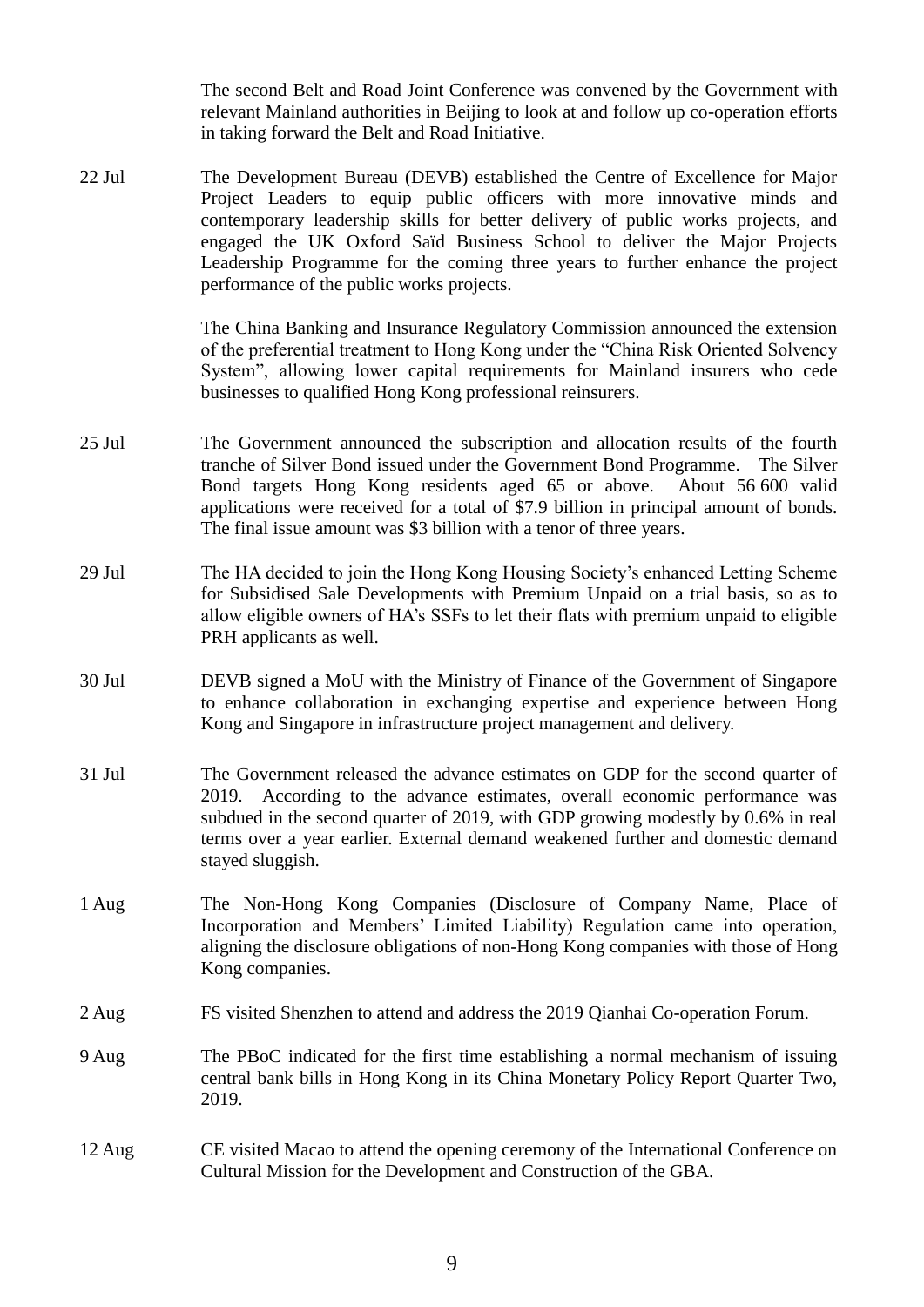- 14 Aug The PBoC issued in Hong Kong a total of RMB30 billion RMB Bills with tenors of three months and one year.
- 15 Aug To counter the challenging external and local economic environment, FS announced the first package of measures costing a total of about \$19.1 billion to support enterprises, especially small and medium-sized enterprises (SMEs), safeguard jobs and relieve people's financial burden.

In the August review of economic forecasts, the forecast real GDP growth for 2019 as a whole was revised to 0-1%.

16 Aug The Government released the revised GDP figures for the second quarter of 2019. The Hong Kong economy expanded only modestly by 0.5% over a year earlier. External demand contracted amid softening global economic growth. Domestic demand stayed sluggish. The labour market was largely stable, while inflation went up somewhat.

> In the August review of economic forecasts, the forecast rates of underlying and headline consumer price inflation for 2019 as a whole were revised to 2.7% and 2.6% respectively.

- 26 Aug The HKMA completed a review of its framework for the provision of Hong Kong dollar liquidity to banks and launched an updated Liquidity Facilities Framework, which introduced a new Resolution Facility and made a number of refinements to various established arrangements.
- 4 Sep The Financial Action Task Force (FATF) and the Asia/Pacific Group on Money Laundering published the Mutual Evaluation Report on Hong Kong. The Report commended Hong Kong for its strong legal foundation and institutional framework for combating money laundering and terrorist financing. Hong Kong became the first jurisdiction in the Asia-Pacific region to have achieved an overall compliant and effective result in the fourth round of FATF mutual evaluation.

FS announced the second package of measures with enhancements to two Government loan guarantee schemes and fund disbursement arrangements for various funding schemes targeting SMEs, with a view to relieving SMEs' cash flow problem. A new relief measure under the 80% Guarantee Product of the SME Financing Guarantee Scheme (SFGS) was introduced by HKMC Insurance Limited (HKMCI), a wholly-owned subsidiary of the Hong Kong Mortgage Corporation Limited (HKMC). SME borrowers may apply for principal moratorium to get immediate support for facing weakening cash flow amid the current economic uncertainties.

- 5-6 Sep CE visited Nanning, Guangxi to attend the 2019 Pan-Pearl River Delta Regional Co-operation Chief Executive Joint Conference, and discussed with other government leaders of the PPRD provinces/regions various matters, including the development of the GBA, the New Western Land-Sea Corridor and the Belt and Road Initiative.
- 11-12 Sep The Government and the HKTDC co-organised the fourth Belt and Road Summit, with participation of around 5 000 officials, entrepreneurs and professionals from 69 countries / regions. Over 700 one-on-one business-matching meetings for more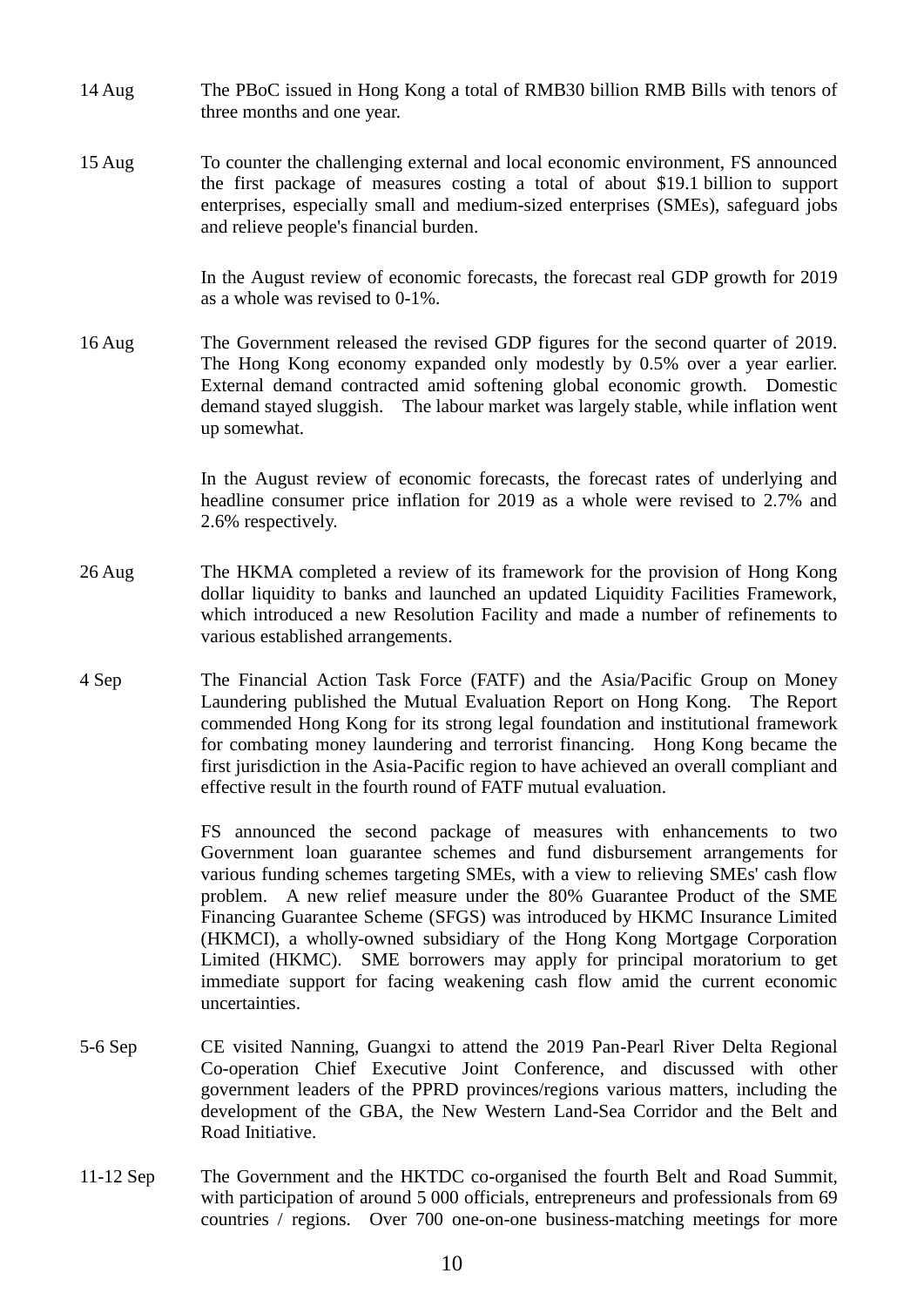than 240 projects were also held. The first Belt and Road Week was staged alongside the Summit.

- 12 Sep Hong Kong was once again ranked as the freest economy in the world by the Fraser Institute, retaining the top rank since 1996.
- 13 Sep The Rating (Amendment) Bill 2019 was published in the Gazette. The Bill aims to implement the proposal to introduce Special Rates on vacant first-hand private residential units, with a view to encouraging more timely supply of these units.
- 23 Sep The IA assumed the responsibility for direct regulation of some 110 000 insurance intermediaries in Hong Kong. Under the new regulatory regime, the IA is responsible for all aspects of the regulation of insurance intermediaries in Hong Kong, including granting licences, setting regulatory requirements, conducting inspections and investigations, and imposing disciplinary sanctions.
- 25 Sep The MoF issued in Hong Kong a total of RMB4.5 billion RMB Sovereign Bonds of the Central People's Government with tenors of two and five years.

Hong Kong and Estonia signed an agreement for the elimination of double taxation with respect to taxes on income and the prevention of tax evasion and avoidance.

The Hong Kong Quality Assurance Agency announced the launch of its Green Finance Certification Scheme – Green Fund to provide third-party conformity assessments on green funds.

26 Sep The PBoC issued in Hong Kong RMB10 billion RMB Bills with tenor of six months.

CE visited Nansha, Guangzhou to attend the "Groundbreaking Ceremony for the Major Projects Construction of Guangzhou Nansha Demonstration Zone for Comprehensive Co-operation between Guangdong, Hong Kong and Macao", celebrating the commencement of two projects, i.e. The Hong Kong University of Science and Technology (Guangzhou) and the Pearl Science Park of the Chinese Academy of Sciences.

FS led a HKSAR Government delegation to visit Macao, and co-chaired the 11th Hong Kong Macao Co-operation High Level Meeting with the Secretary for Economy and Finance of the Macao Special Administrative Region.

Notices for the resumption of land for the implementation of the first phase works of KTN/FLN NDA were posted and the relevant land clearance and construction works commenced in phases, and the enhanced compensation and re-housing arrangements for government development clearance exercises have also been implemented.

- 30 Sep-1 Oct CE visited Beijing, leading a delegation to participate in activities in celebration of the 70th anniversary of the founding of the People's Republic of China.
- 1 Oct The new auditor regulatory regime came into operation under the Financial Reporting Council (Amendment) Ordinance 2019, enabling the Financial Reporting Council to become a full-fledged independent regulatory body in relation to public interest entities auditors.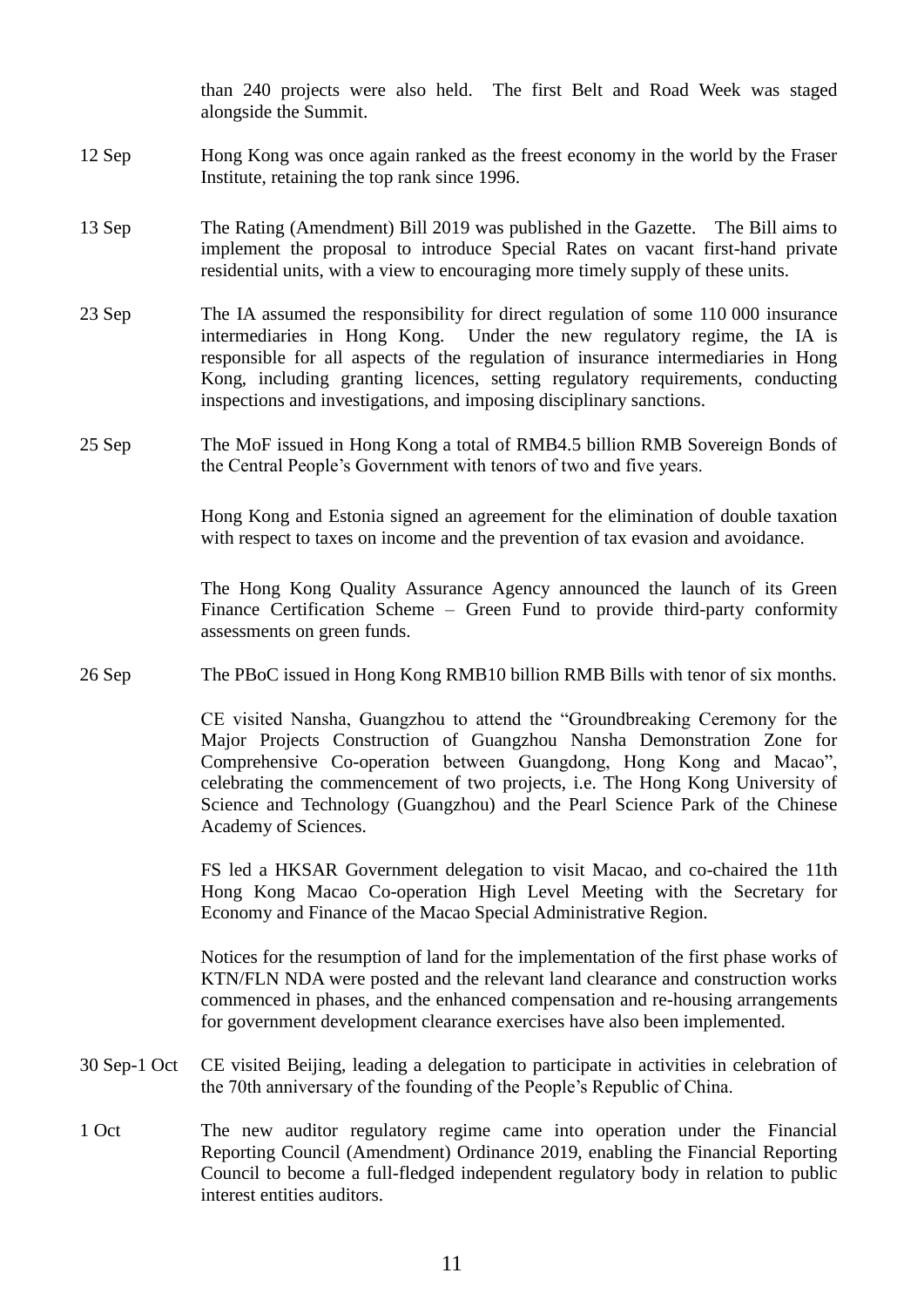- 4 Oct New guidelines for securities margin financing activities, which set out the expected risk management standards and help brokers identify financial risks, took effect.
- 9 Oct Hong Kong was ranked the third globally in WEF's 2019 Global Competitiveness Report, up four places from the preceding year.
- 10-11 Oct The CGF under the IFFO and the IFC co-organised a seminar titled "Greening Financial Institutions" to discuss how financial institutions were increasingly factoring in climate-related risks in various aspects of their governance, policies, and businesses and to discuss various principles and tools for corporates to transition their business and financing strategies.
- 12-15 Oct FS visited Santiago, Chile, to attend the Asia-Pacific Economic Cooperation Finance Ministers' Meeting.
- 13 Oct The FTA and Investment Agreement between Hong Kong and ASEAN entered into force for Malaysia.
- 14 Oct The HKMA announced that the countercyclical capital buffer (CCyB) for Hong Kong would decrease from 2.5% to 2.0% with immediate effect. The CCyB is an integral part of the Basel III regulatory capital framework designed to increase resilience of the banking sector in periods of excess credit growth.
- 14 Oct 6 Nov The Office of the Communications Authority successfully auctioned a total of 380 MHz of spectrum in the 3.3 GHz, 3.5 GHz and 4.9 GHz bands for the provision of 5G services, with spectrum acquired by four mobile network operators, at total spectrum utilisation fees of over HK\$1.9 billion.
- 16 Oct CE delivered "The Chief Executive's 2019 Policy Address", focusing on four aspects of work, namely housing, land supply, improving people's livelihood and economic development.

The Banking Sector SME Lending Coordination Mechanism established by the HKMA held the first meeting, with representatives from the Hong Kong Association of Banks, nine major banks and the HKMC. At the meeting, the banks agreed to adopt a number of measures to support SMEs.

The HKMCI announced enhancements made to the Mortgage Insurance Programme for completed residential properties, in order to provide assistance to homebuyers with immediate housing needs. These enhancements included: the maximum property value eligible for mortgage loans up to 80% loan-to-value (LTV) ratio is HK\$10 million; the maximum property value is HK\$8 million for mortgage loans up to 90% LTV ratio applicable to first-time homebuyers.

The number of business operations in Hong Kong with parent companies overseas and in the Mainland hit a record high of 9 040 in 2019, according to a joint survey conducted by Invest Hong Kong and the Census and Statistics Department.

16-21 Oct FS visited New York, US to promote Hong Kong's financial services to banking and business sectors in the US. Afterwards, he headed to Washington, D.C., US, to attend the Plenary Session of the Annual Meetings of the IMF and the World Bank Group as a member of the delegation of the People's Republic of China.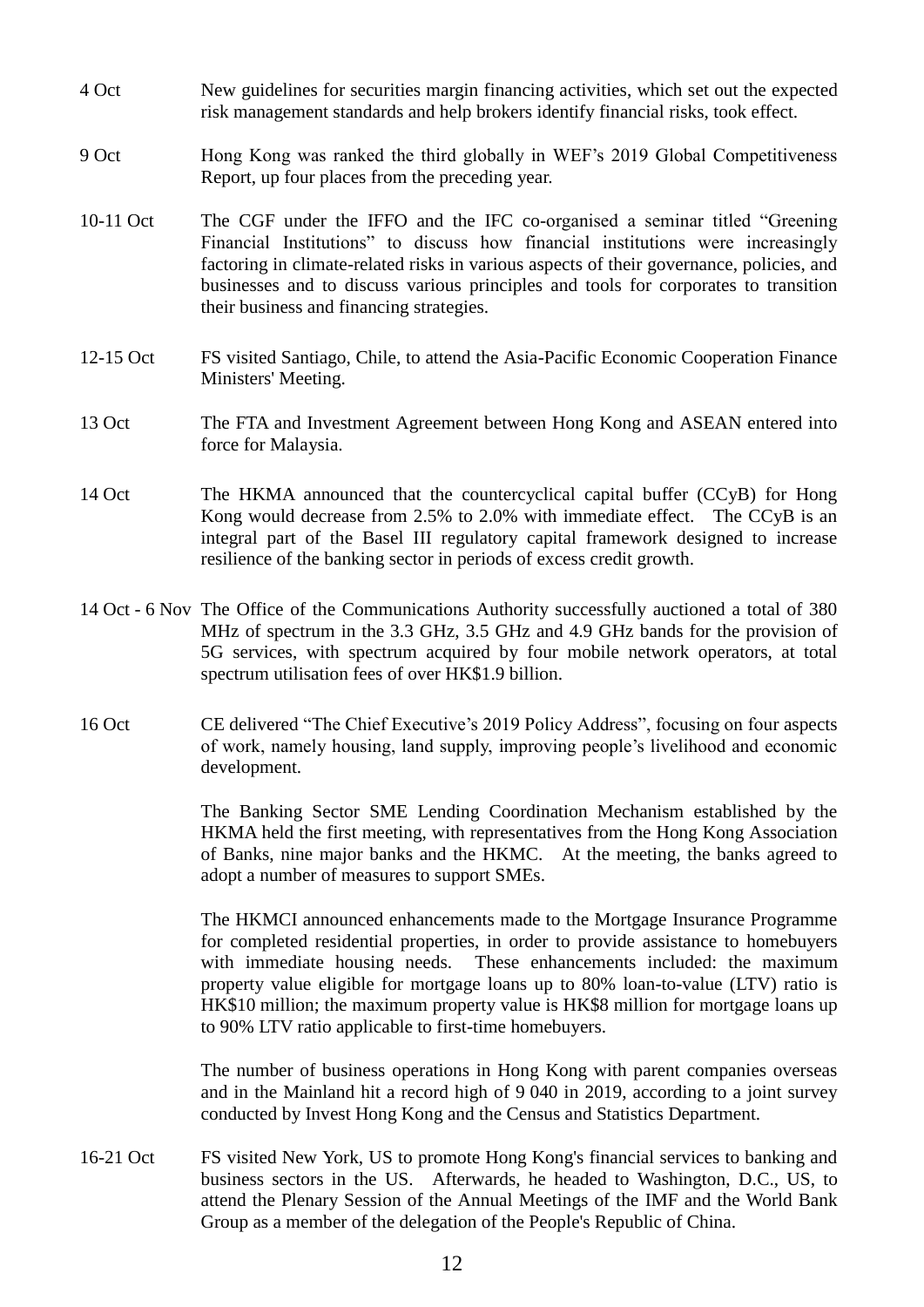- 18 Oct The Environmental Protection Department launched the \$500 million Countryside Conservation Funding Scheme to provide financial support to non-profit-making organisations for collaboration with villagers in organising diverse and innovative conservation activities or projects for the conservation and revitalisation of the remote countryside.
- 21-22 Oct CE visited Tokyo, Japan to attend the enthronement ceremony of Emperor Naruhito.
- 22 Oct FS announced the third package of measures, costing about \$2 billion in total, to support enterprises and safeguard jobs, particularly the hard-hit sectors.
- 24 Oct Hong Kong's global ranking in the World Bank's Doing Business 2020 Report moved up one place to the third, re-affirming Hong Kong's position as one of the world's easiest places to do business.
- 25 Oct-1 Nov FS led a fintech delegation to visit London, the United Kingdom (UK) to promote financial innovation ties between Hong Kong and London. FS also met with government officials and Members of Parliament, as well as members of the business sector, to brief them on the latest developments of Hong Kong. FS also addressed the Hong Kong Dinner in London, organised by the HKTDC, as well as a luncheon hosted by the Hong Kong Association.
- 28 Oct Companies with weighted voting rights structure as listed in Hong Kong under the new listing regime of the Hong Kong Exchanges and Clearing Limited were included as eligible securities under the Southbound Trading of Shanghai-Hong Kong Stock Connect and Shenzhen-Hong Kong Stock Connect upon fulfilment of certain prescribed criteria.
- 31 Oct The Government released the advance estimates on GDP for the third quarter of 2019. According to the advance estimates, GDP contracted by 2.9% in real terms in the third quarter of 2019 from a year earlier, marking the first year-on-year contraction for an individual quarter since the Great Recession of 2009. Domestic demand worsened significantly.

In accordance with the Open Application Programming Interface (API) framework published by the HKMA, 20 retail banks launched Phases I and II Open APIs as scheduled. In January, over 500 Phase I Open APIs were launched, covering information of deposits, loans, insurance, investments, and other banking products and services. In October, more than 300 Phase II Open APIs were launched, covering deposits, loans, insurance, and investments to support applications for banking products and services.

- 31 Oct-5 Nov CE visited Shanghai and Nanjing, Jiangsu to meet with Mainland officials and attend various events, including the opening of "Festival Hong Kong 2019 – A Cultural Extravaganza@Shanghai", the 2nd "Jiangsu-Hong Kong summit on Interconnected Development", and the 2nd "China International Import Expo".
- 1 Nov The first ever Bank for International Settlements (BIS) Innovation Hub Centre in the globe commenced operation in Hong Kong, an initiative as announced by the BIS in June to foster international collaboration on innovative financial technology within the central banking community.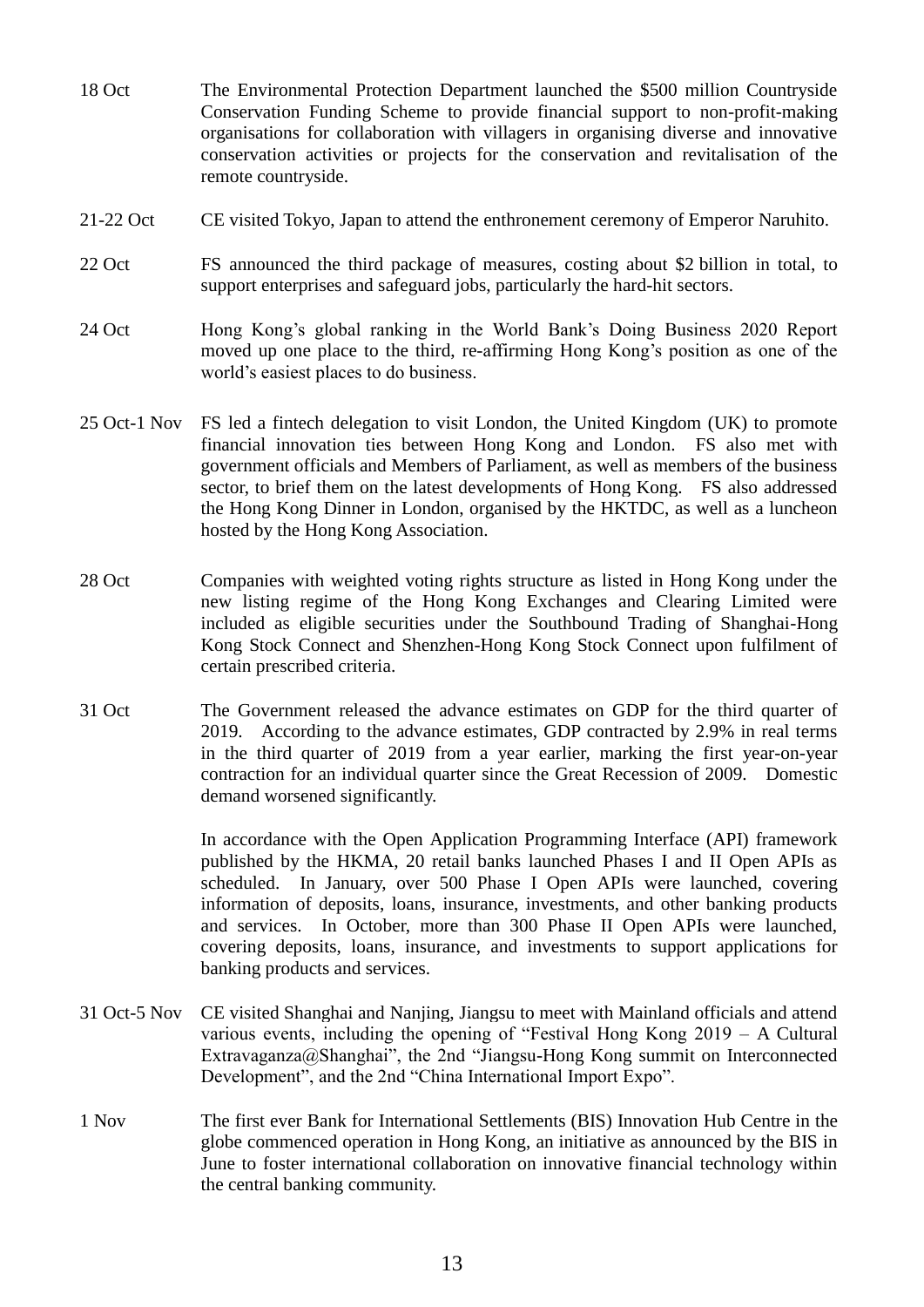5-7 Nov CE visited Beijing to meet the Vice Premier of the State Council, Mr Han Zheng, and to attend the meeting of the Leading Group in Beijing. CE announced sixteen policy measures agreed by the Leading Group after the meeting. The measures can be broadly grouped under three categories, namely (i) measures benefiting members of the public; (ii) measures facilitating the development of professional services in the Mainland cities of the GBA; and (iii) measures supporting the development of Hong Kong into an international innovation and technology hub.

> Following the plenary meeting of the Leading Group, an announcement was made on exploring the establishment of a cross-boundary wealth management connect scheme. The HKMA would engage the Mainland authorities and the industry to formulate the implementation details.

6 Nov Hong Kong Fintech Week 2019, an annual Fintech flagship event, attracted over 12 000 attendees across the globe and 250 world class speakers from 28 economies. On the opening day of the main conference, the HKMA announced a series of initiatives aimed to foster the fintech ecosystem in Hong Kong.

> The SFC announced a new voluntary regulatory framework for licensing virtual asset trading platforms under its existing powers.

- 7 Nov The PBoC issued in Hong Kong a total of RMB30 billion RMB Bills with tenors of three months and one year.
- 15 Nov The Government released the revised GDP figures for the third quarter of 2019. The Hong Kong economy contracted by 2.9% over a year earlier, marking its first year-on-year decline since the Great Recession of 2009. Total exports of goods registered an enlarged year-on-year decline, while exports of services deteriorated sharply. Domestic demand worsened significantly. The labour market showed some easing, while consumer price inflation went up amid surging pork prices.

In the November review of economic forecasts, the forecast real GDP growth for 2019 as a whole was revised to -1.3%. This would be the first annual decline since 2009. The forecast rates of underlying and headline consumer price inflation for 2019 as a whole were revised to 3.0% and 2.9% respectively.

- 17-23 Nov The Hong Kong Maritime and Port Board organised the fourth edition of the Hong Kong Maritime Week. The Week comprised 37 activities staged by over 40 local and international organisations, attracting around 5 500 representatives from overseas and local maritime and port stakeholders, students and members of the general public. Among the various events, a launching ceremony was held on 21 November to celebrate the establishment of International Chamber of Shipping's China Liaison Office in Hong Kong, which is the organisation's first-ever overseas office outside its London headquarters since its inception in 1921.
- 19 Nov The CEDB, the SASAC and the Hong Kong Chinese Enterprises Association jointly held the "Belt and Road: Hong Kong-IN" Sharing Session on Financial Services and Business Growth. About 200 representatives from stated-owned enterprises, Hong Kong enterprises, chambers as well as professional services sector carried out exchanges on how the city's unique advantages and successful experiences can support enterprises in respect of Belt and Road financing and opening up Belt and Road markets.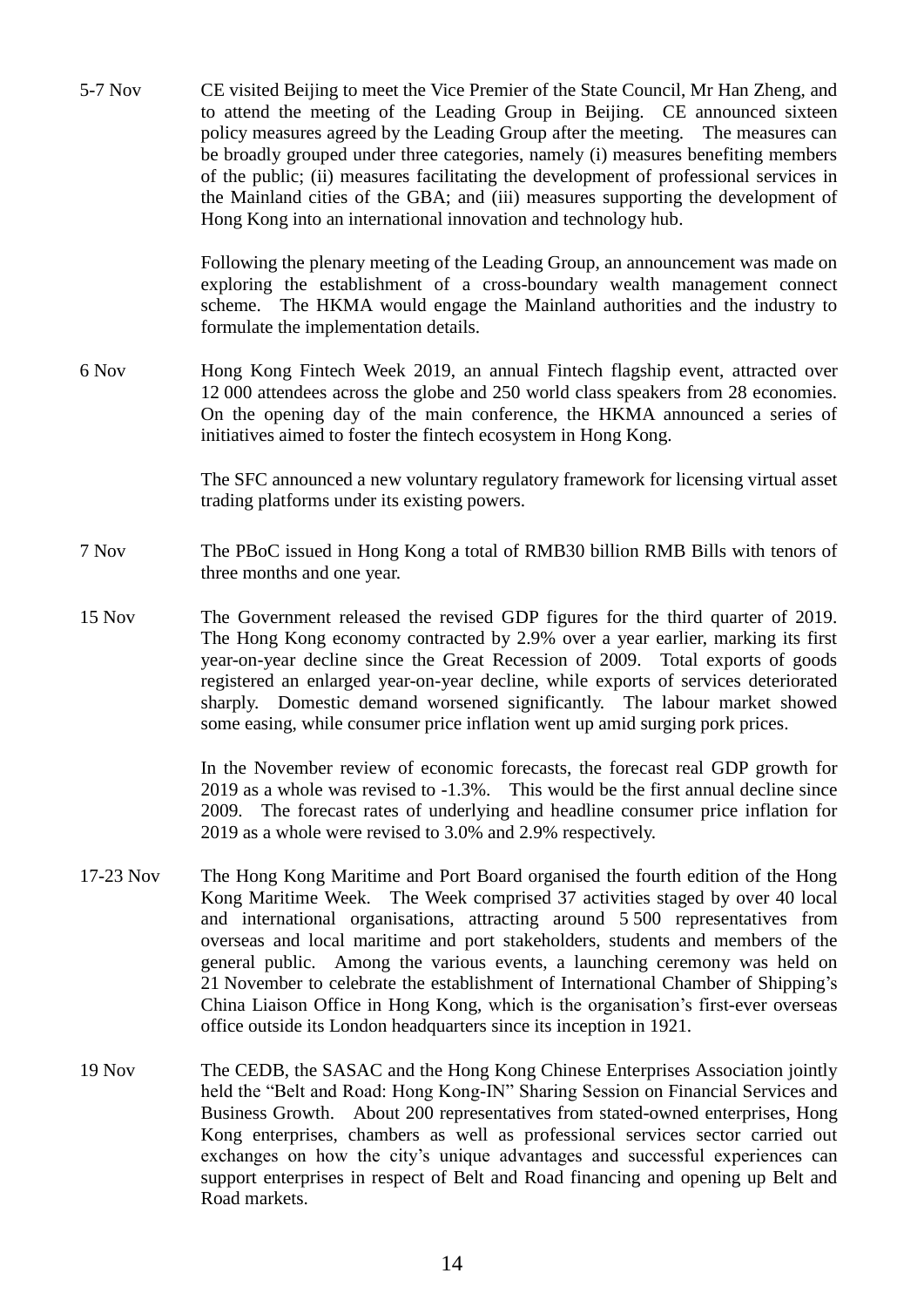- 19-20 Nov The Government and the HKTDC jointly hosted the Ninth Asian Logistics and Maritime Conference, attracting about 2 000 business leaders and industry practitioners from over 20 countries and regions.
- 21 Nov The Mainland and Hong Kong Economic and Trade Co-operation Committee, jointly convened by FS and the Vice Minister of Commerce, held its second meeting. Various issues including the future directions in amending and implementing the CEPA, advancing Hong Kong's participation in the Belt and Road Initiative, jointly promoting the development of the GBA, supporting Hong Kong in regional economic co-operation and strengthening bilateral trade and economic exchanges were discussed at the meeting.

Hong Kong and the Mainland signed an agreement to amend the Agreement on Trade in Services under CEPA to further liberalise trade in services between the two places.

- 22 Nov The HKMA hosted the first AML/CFT RegTech Forum, which gathered various stakeholders in Hong Kong's AML/CFT regime and was attended by around 400 representatives. Participants shared insights in grasping opportunities for the use of innovative technology to enhance the efficiency of both banks and the wider AML/CFT ecosystem.
- 25 Nov Hong Kong and Macao signed an arrangement for the elimination of double taxation with respect to taxes on income and the prevention of tax evasion and avoidance.
- 27 Nov The MoF issued in Hong Kong a total of RMB5 billion RMB Sovereign Bonds of the Central People's Government with tenors of two and five years.

The MoF announced the issuance of US dollar sovereign bonds totalling US\$6 billion, with tenors of three to twenty years, in Hong Kong.

- 28 Nov The 13th annual Structured Dialogue meeting between the HKSAR Government and the EU was held in Hong Kong. The two sides discussed a wide range of subjects and identified areas for further co-operation. The meeting comprehensively reviewed all aspects of co-operation, and gave further impetus to fostering closer relationship.
- 28-29 Nov CE visited Bangkok, Thailand to meet with senior officials of Thailand and sign a MoU with the Government of Thailand on strengthening of economic relations, covering co-operation in areas including trade and investment, enterprise partnerships, creative industries, financial services, technology start-ups and enterprises, and human resource development. In particular, the two sides agreed to commence exploratory talks on negotiating a Hong Kong, China-Thailand FTA with a view to establishing the work plan for negotiations by 2021, and to review and upgrade the IPPA signed in 2005.
- 29 Nov The extension of Terminal 1 at Hong Kong International Airport commenced operation.
- 2-6 Dec The first Belt and Road Joint Conference Policy Exchange and Capacity Building Programme was conducted in Hong Kong. 15 representatives of 11 Mainland ministries / agencies participated at the Programme.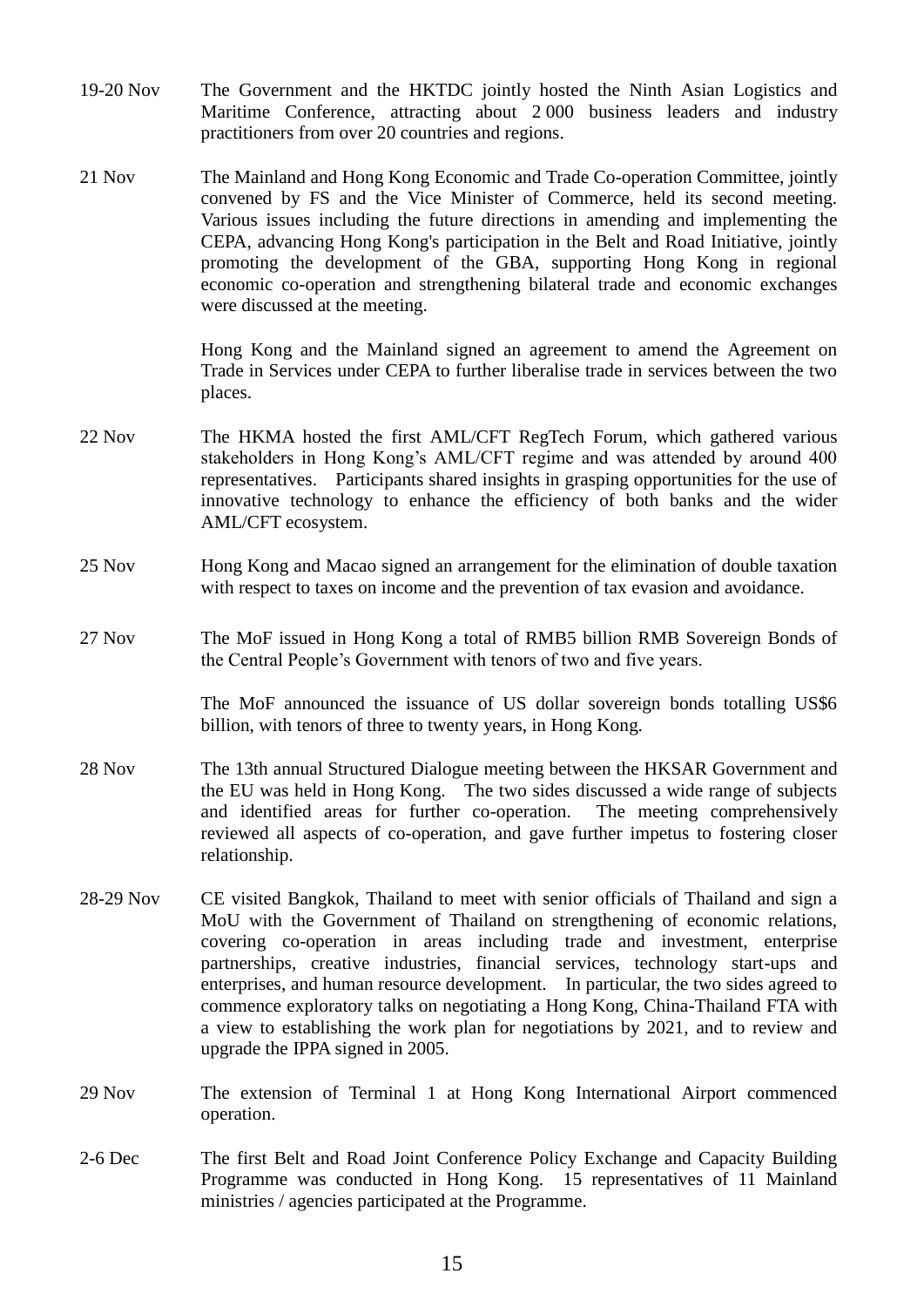4 Dec The IMF released a Concluding Statement on its assessment of Hong Kong's economic and financial positions, following the 2019 Article IV Consultation with the HKSAR. The IMF commended the resilience of Hong Kong's financial system and LERS despite a slowing economy. It assessed that Hong Kong had strong buffers to address cyclical and structural challenges, including sizeable foreign exchange reserves, a large net international investment position, banks' strong capital and liquidity buffers at levels well above international standards, and large fiscal reserves. The Mission also reaffirmed the IMF's support for the LERS.

> FS announced the fourth package of measures, costing a total of over \$4 billion, to further support enterprises and employment.

- 9 Dec The MPFA issued the Request for Proposal for the eMPF Platform. The eMPF Platform is a user-centric common electronic platform to facilitate the standardization, streamlining and automation of MPF scheme administration processes, with a view to maximizing operational efficiency to create room for fee reduction and a predominantly paperless MPF experience.
- 10 Dec The IA held its annual flagship event, the Asian Insurance Forum 2019. Under the theme of "Connectivity and Innovation – The Key to Competitiveness and Inclusiveness", international and local financial regulators, industry leaders and academics engaged in high-level discussions on topics including the Belt and Road Initiative, the GBA development and Insurtech innovations. The event attracted more than 500 participants.
- 13 Dec The Commission on Poverty announced the updated poverty line and poverty situation in Hong Kong in 2018. In 2018, the population had aged faster and offset the positive impact brought about by favourable economic and employment conditions, as well as the Government's enhanced efforts in poverty alleviation. After recurrent cash policy intervention, the poverty rate in 2018 was 14.9%, up slightly by 0.2 percentage point from 2017, and the size of the poor population was 1 024 300 persons. If non-cash in-kind intervention (notably public housing benefits) was also included, the poverty rate would be 10.6% and the poor population stood at 730 000 persons.
- 14-17 Dec CE visited Beijing to brief state leaders on the latest economic, social and political situation of Hong Kong.
- 16 Dec The HKMCI announced that the 90% Guarantee Product under the SFGS started receiving applications. The 90% Guarantee Product aims to provide additional support to smaller-sized enterprises, businesses with relatively less operating experience, as well as professionals seeking to set up their own practices, to obtain financing.
- 18 Dec The Government announced the Long Term Housing Strategy Annual Progress Report 2019. Based on the latest projection, the total housing supply target for the 10-year period from 2020-21 to 2029-30 was 430 000 units, with the public/ private split of new housing supply maintaining at 70:30. Accordingly, the public housing supply target was 301 000 units, while the private housing supply target was 129 000 units.